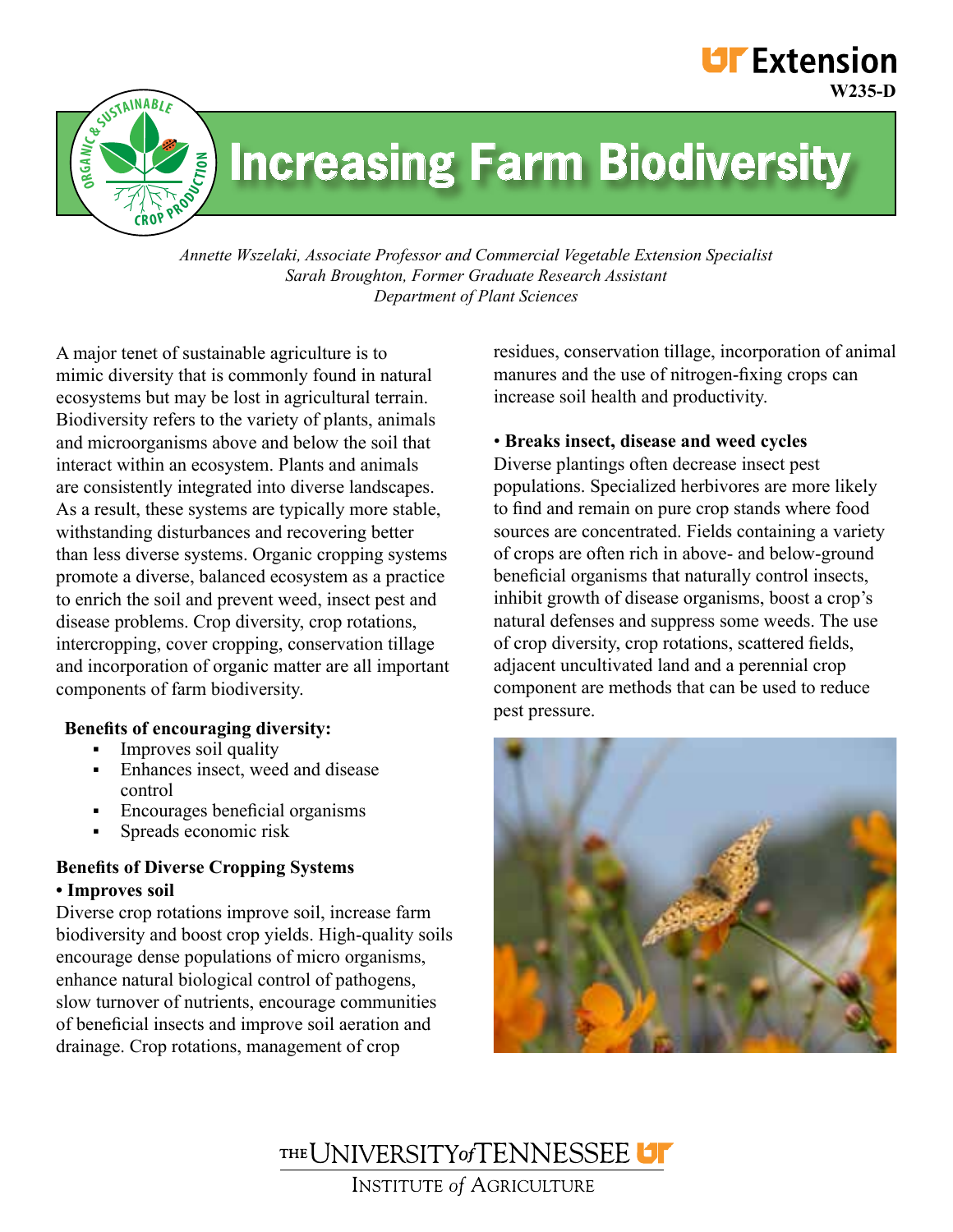# • **Encourages beneficial organisms**

Planting crops that support natural enemies or directly inhibit insect attack helps to stabilize insect communities. Spatially and temporally diverse plantings ensure that natural enemy populations are provided continuous availability of resources. Beneficial insects can also be provided food and habitat by including areas of adjoining, uncultivated land and wild vegetation. Further, using ground covers and surface residues can enhance the abundance and efficiency of predators and parasitoids.

#### • **Spreads economic risk**

Increasing farm diversity offers the opportunity to increase profits while decreasing production costs. Adding new crops that fit the climate, geography and management requirements can increase profits by providing the opportunity to exploit niche markets, expand marketing opportunities and offset commodity price swings.

#### **Strategies for increasing biodiversity:**

- Plant crop mixtures and multiple crop varieties.
- Include beneficial flowers, perennials, hedgerows or areas of uncultivated land.
- Provide nesting areas for pollinators.
- Incorporate cover crops.
- Reduce tillage.
- **Increase organic matter.**

# **How to Increase On-Farm Biodiversity • Diversity plant species**

Increasing within-field biodiversity can be achieved through planting crop mixtures and multiple crop varieties. The establishment of diverse plantings at field margins should also be considered. Planting strips of beneficial flowers, incorporating perennials, establishing hedgerows (a row of trees or shrubs separating fields) and leaving areas of land uncultivated are methods of increasing diversity on non-cropped land. To increase diversity of native pollinators, establish nest blocks and allow access to areas of soil, such as soil piles, for nesting. Branches of trees and shrubs, such as those in hedgerows, will also provide nesting sites for pollinators.

#### • **Crop rotation**

Crop rotation refers to the sequence of crops and cover crops grown in a specific field. Rotation designs should include multiple crop families, manage short- and long-term crop fertility needs, reduce weed pressure, disrupt weed and disease cycles and optimize crop production.

#### • **Intercropping**

Two or more crops grown in close proximity can produce beneficial interactions. Intercropping can be achieved by growing crops in alternating rows (row intercropping), growing crops in larger alternating strips (strip intercropping), growing crops together with no distinct row arrangement (mixed intercropping) or by planting a second crop into a standing crop at the reproductive stage (relay intercropping). Special attention should be given to the spatial arrangement, plant density and expected maturity dates of selected crops.

#### • **Cover crops**

Cover crops are used to protect the soil from erosion during times when a field is not under production. Crops that are easy to plant, establish and control or kill should be selected. Suitable varieties provide reliable ground cover and have no negative impact on the following crop. It is important to evaluate rooting depth and crop characteristics, such as weed and disease suppression, nitrogen fixation and the attraction of pollinators and natural enemies. Planting

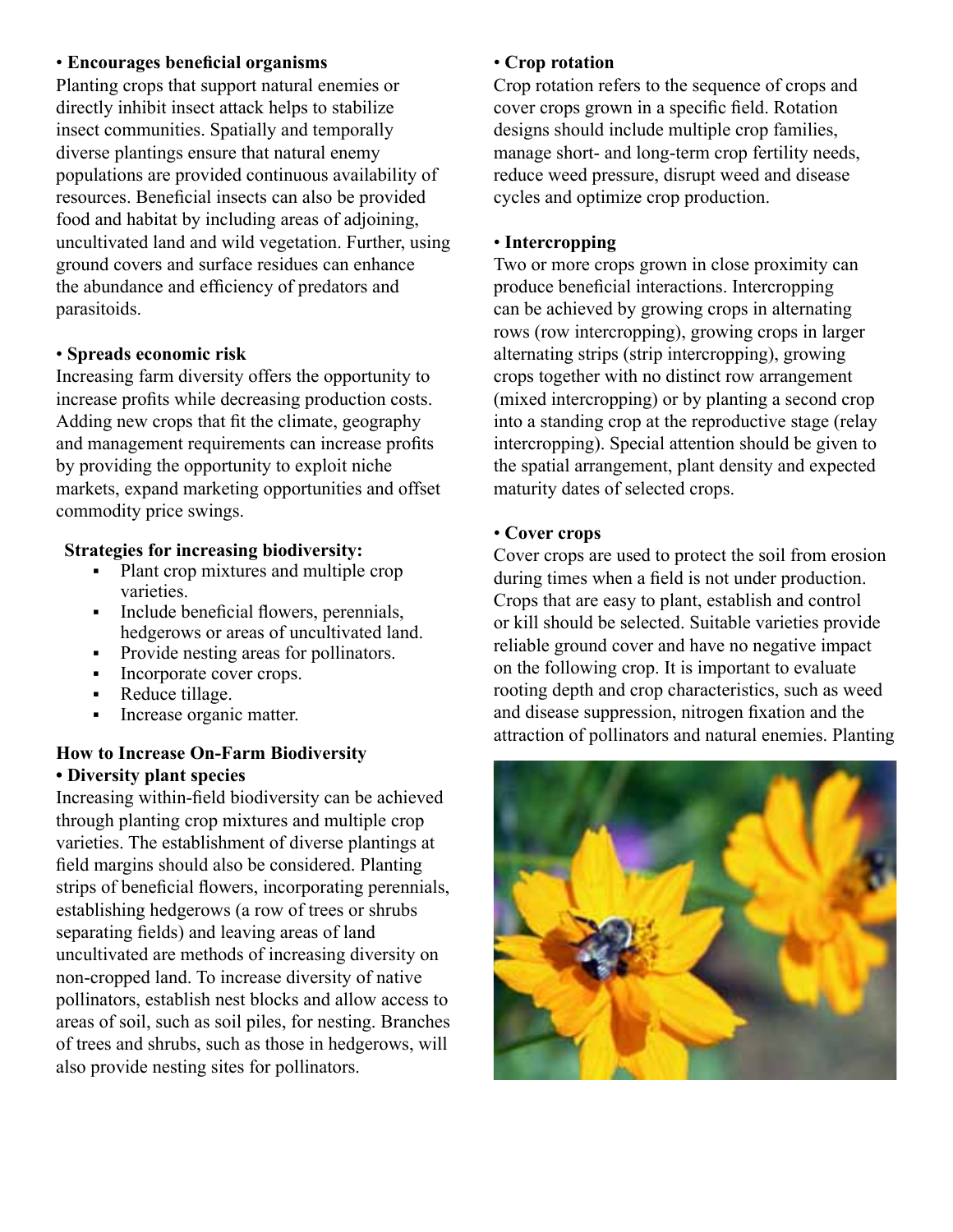dates and climate requirements are also important for consideration, as suitable crops vary by geography and climactic conditions.

# • **Conservation tillage**

Conservation tillage requires minimal soil disturbance, keeping at least 30 percent of the soil covered by crop residue. After harvest, crop residues are left or cover crops are established until the next crop is planted. Several methods of conservation tillage have been established. No-till planting uses specialized equipment, disturbing only a small area where the seed or transplants are set. Strip- or zonetillage creates a tilled seedbed 5 to 7 inches wide along the plant-rooting-zone, leaving the rest of the field undisturbed. Ridge-tillage creates permanent soil ridges on top of which crops are grown.

# • **Incorporation of organic matter**

Increasing organic matter provides harbors for soil microbes and intensifies soil biological activity, helping to lessen the risk of disease. The breakdown of organic matter by soil microbes returns nutrients to the soil removed during crop production. Animal manures, cover crops, crop residues and organic amendments can be incorporated into the soil to increase organic matter content over time.

For more information on increasing farm biodiversity, visit http://organics.tennessee.edu.